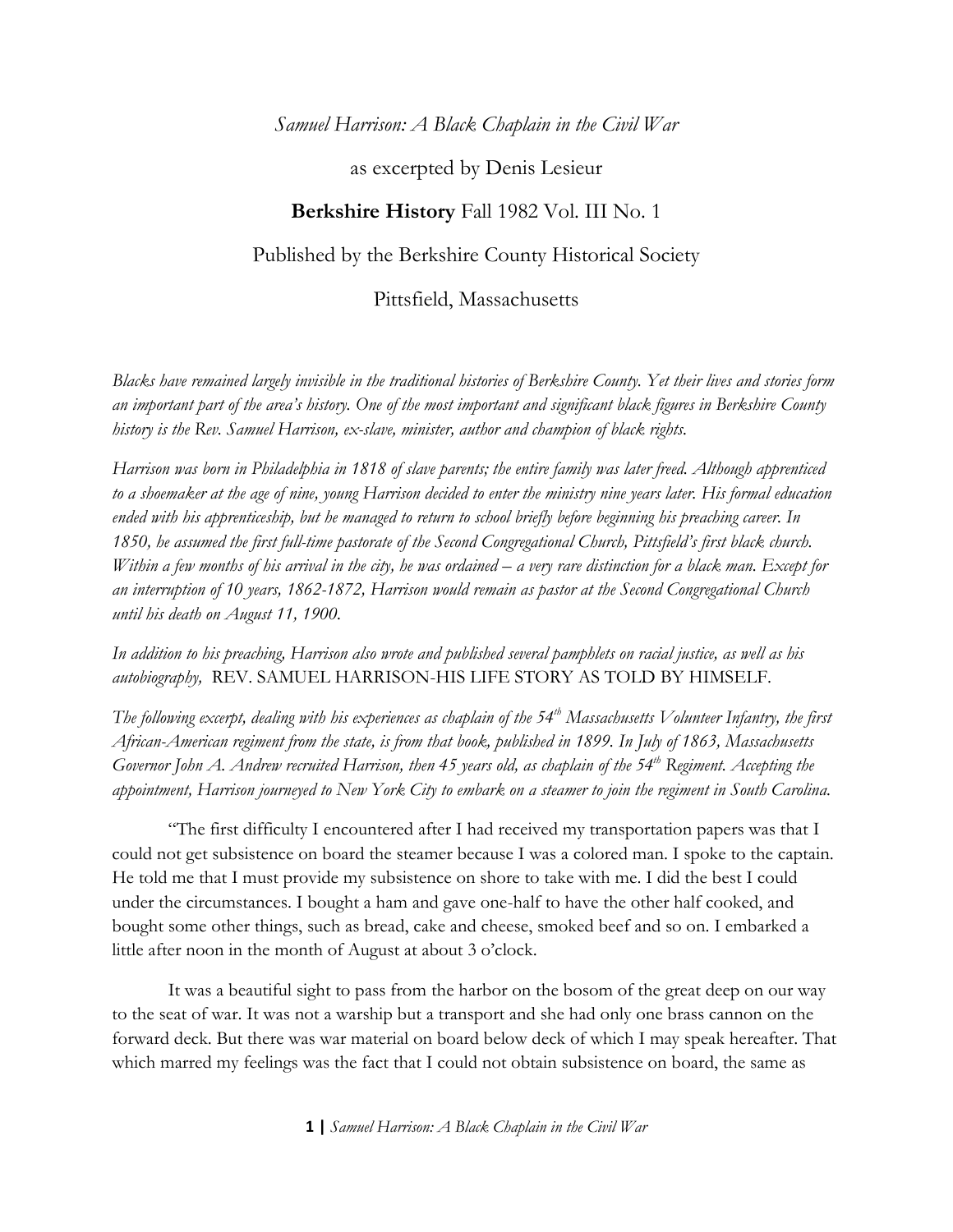other men, because of my color. The very things which I had procured on shore I had no appetite for. Then, to increase my trouble, I had no decent place to sleep. I had to climb over kegs of powder to reach a bunk. There was scarcely any light. We had been about two hours out from New York when there were indications of a storm and it was not long before it came down in a very hard rain. Those on deck started for shelter. I found a place but was ordered from it. I was not allowed in the cabin. I think the captain was a rebel at heart. His name was Gadsen. The name of the steamer was *Arago*. I found a place which lead to the steerage and I sat on the stairs all night. It afforded shelter from the rain. The only annoyance which I had was from the ship's carpenter; he was drunk. He kept going up and down the narrow passage way. He had no peace himself and he gave me no peace. He said there were ninety tons of powder on the boat and if the lightning struck her we would be blown to the devil. He seemed to be more afraid of the devil than of anything else. Monday morning the sun rose beautifully in the east. I felt that it was incumbent upon me to protest against the treatment which I had received. I went aft and took my seat and began writing in my diary about the treatment I had received the day before. A man came to me and asked if I was taking reckonings. I told that I was not; that I had not been decently treated on the steamer; that I had no place to sleep, and, so far as subsistence was concerned, I could get none. He expressed sympathy in words and left. Then another man came to learn my story. He, like the priest in the parable, passed by and went on. Just at that juncture I began to wish that Col. Higginson was on board with all my heart. I had no reason to suppose that he was. I had not heard of his being a passenger. But he was the last who came to me. I was surprised to see him. He had been commissioned by Governor Andrew to raise a Colored regiment in the south, which he did, and I suppose he was south [sic]. But he was on the steamer and he came to me to learn about the affair. I told him. He went to the captain and I do not know what their talk was, but this I know, that my meals were given me in the cabin and a decent place was given me in which to sleep. I had no further trouble on that voyage. On the fourth day from New York we reached Hilton Head. There we disembarked. I was some seventeen miles from Beaufort, S.C., where were the headquarters of Gen. Saxton commanding the department of the South. I presented my official documents to the general in command. He greeted me most kindly and ordered me to repair the public house. But I did not go. I found in the General's office a Methodist minister who had preached for me in Pittsfield. He made me welcome to his house, which was confiscated property. There were some splendid residences there. I told the commanding general what treatment I had received at the commencement of my voyage from New York. He assured me that I should have better treatment on my return. I found a boarding place with an old colored man and his wife until I returned north, which I did in about six weeks…

While on Morris Island I learned that I was elected chaplain of the regiment. It was the first intimation I had of its consummation. The following week I took steamer for the north. It was the same vessel upon which I came south. I had no trouble about subsistence and, so far as sleeping was concerned, on deck was the most comfortable as the vessel was so crowded. I reached home all right. In due time I started for Boston to see Governor Andrew. He paid my expenses from funds of the Commonwealth, I suppose. I took my leave and was about to proceed to the depot to take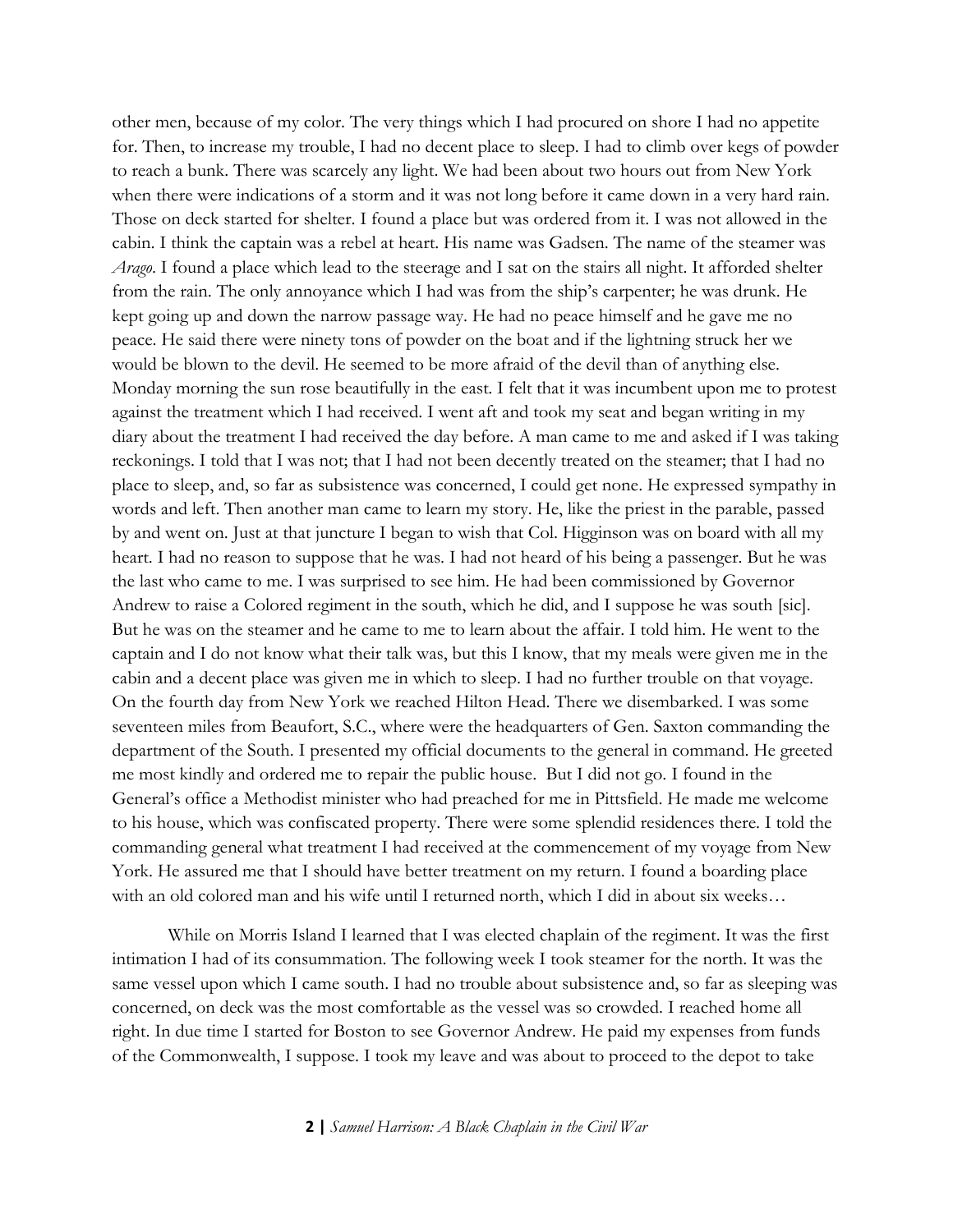the afternoon train, but finding that I had ample time, I thought I would call and see a minister. While sitting in his home I picked up the afternoon paper and, running over the columns, I found that there was a commission waiting for me in the adjutant's office. I was so surprised at this that I called the attention of my friend to it, for I supposed the adjutant would have notified me. I asked my friend to go with me to the State House to make some investigation. He readily consented. We went to the office and asked for the adjutant. I told what I saw in the paper that afternoon. He said that a commission was issued and had been waiting for some weeks for me. He gave it to me. Then I asked how soon I was to get ready. He replied by saying that when I got ready for duty he would issue orders for me to report to the chief officer of the regiment. When I reached home I showed my commission to my wife and friends. But I had not the money to get my outfit or to buy supplies for my family, so I went to the Hon. Marshall Zenas Crane, father of our present Lieutenant Governor, to ask a loan of twenty-five dollars, which he readily consented to. Another gentleman, Henry Stearns, a manufacturer, advised me not to go with less than one hundred dollars. He offered to give it to me.

I put in for my family one barrel of flour. I had raised a porker and had it slaughtered and salted down and provided myself with a rubber blanket, rubber coat, and some other things such as a chaplain's coat and a blouse, tin pans, cups, and tin plates, and some army blankets which I got from the quartermaster. In a month from the time I received my commission I reported to the adjutant of the Commonwealth that I was ready for orders. He ordered me to report at Morris Island, South Island, to the commander of the regiment. Early in the month of November I embarked on board the *Arago* under different circumstances than before. I was a full-fledged chaplain of the army, recognized by all the officers on board. There was a distinguished general on board who was a gentleman in every fiber of his being. He was for a while a commander of our department. He would occasionally pass by our encampment. The captain of the *Arago* was very different in his bearing toward me. We reached Hilton Head very comfortably and I went to Beaufort to see the friends I had made when I first visited there. When I was there before I told them probably I would return in a few months. They wished to know if I would buy some things for them when I reached home and bring them when I returned. There were two women who gave me twenty dollars. I mention it to show what confidence they had in me, an entire stranger. I got the articles which they wanted. They were very grateful. I stayed only a little while in the city of Beaufort, my regiment being on Morris Island, some seventy or eighty miles up the coast. I had not been mustered into service which was very necessary. On the  $12<sup>th</sup>$  day of November, 1863, I was placed in the United States Army by being mustered in, making oath to support the government of the United States, to serve three years unless sooner discharged. I did not know but that in all respects I would be treated by the officers of the government the same as other chaplains of a fairer hue. But I did learn it by the time pay day came around. The pay master declined to pay the men of the regiment the same amount paid to white troops because they were men of African descent. I think it was through Secretary Stanton that Gov. Andrew made the promise for equal pay, and Massachusetts raised three regiments with this understanding. But the paymasters decided otherwise.